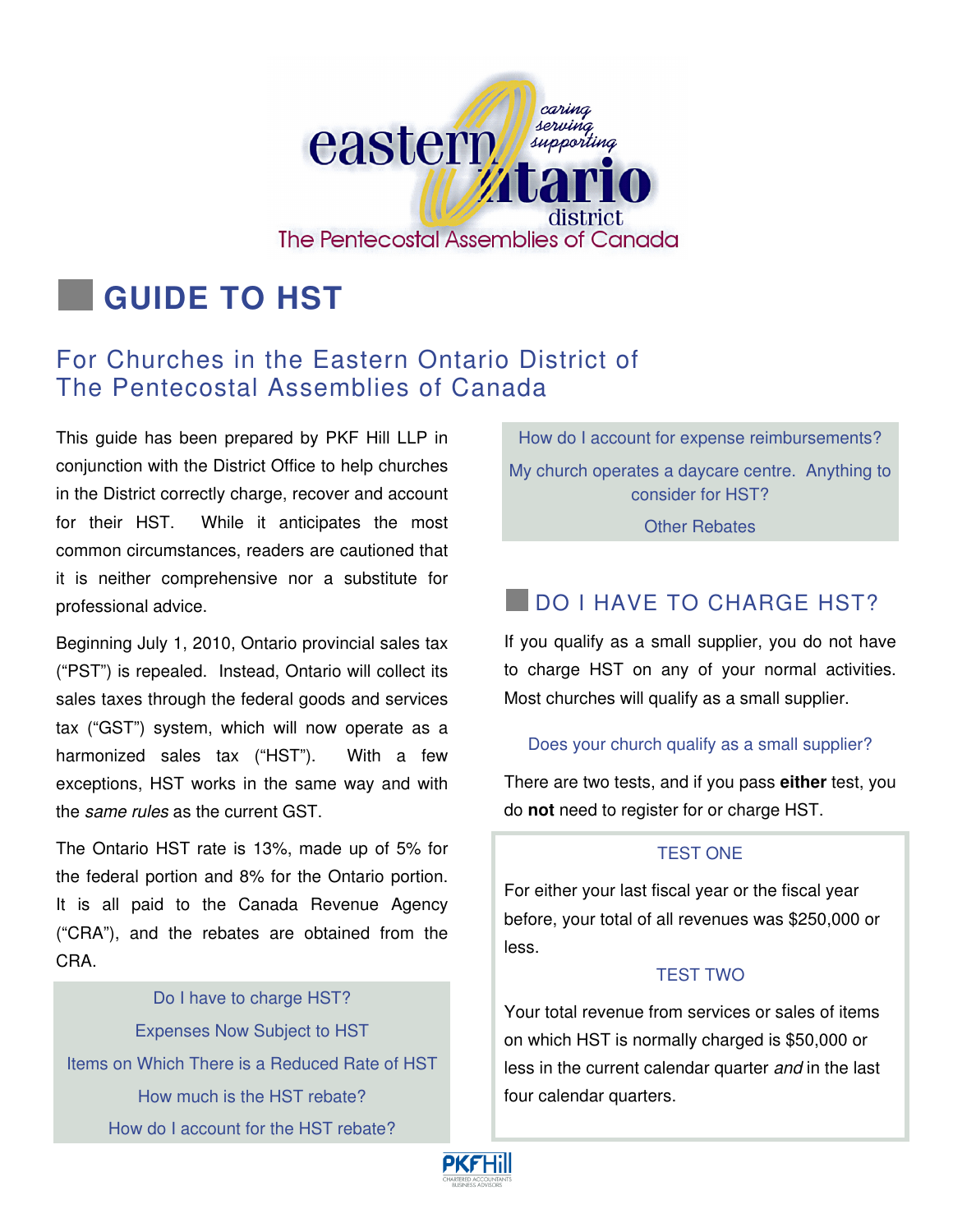

Determining the answer to Test Two requires identifying your revenue sources on which you would normally be required to charge HST. The most common examples for a church are operation of a bookstore, (sales from which would normally be subject to HST), fees for recreational or athletic activities, and sales from a café.

#### **Bookstores**

 If your church operates a bookstore, and it is not a small supplier, it will have to charge 5% HST on the sale of books (including audio books). The 5% rate also applies to print newspapers and children's clothing. All other items that your bookstore sells would be subject to the full 13% HST.

#### **Recreational and athletic activities**

Unless provided primarily for children under 15 years old, and unless you are a small supplier, fees for these activities are subject to HST. If the activity includes overnight supervision, the fees are subject to HST regardless of the age of the children. Recreational services provided mainly to underprivileged individuals, or individuals with a disability are exempt from HST.

#### **Cafés**

Unless the church is a small supplier, food or beverages sold by the church for \$4.00 or less are subject to HST at the 5% rate. Items over \$4.00 are subject to HST at 13%.

Almost all other revenue activities of a church are **not** subject to HST, with the specifics listed below.

#### **Donations**

Donations are not subject to HST.

#### **Facility rentals**

As a charity, a church does not have to charge HST any time it rents out its facilities. This includes for short-term facility rentals (for example, for weddings), as well as long-term leases of its properties (for example, to daycare operations), and it includes any related catering services.

#### **Parking space rentals**

As a charity, a church is exempt from charging HST on parking space rentals.

#### **Fundraising activities**

A church does not have to charge HST on most items it sells or services it provides as fundraising activities as long as the activities are not continual or regular throughout the year.

#### **Fundraising events**

A church does not have to charge HST on admission to fundraising dinners, galas, concerts, films or other similar events. However, this is only the case if part of the admission qualifies as a charitable donation for income tax purposes. If at least part of the admission does not qualify as a donation, then the admission cost would be subject to HST.

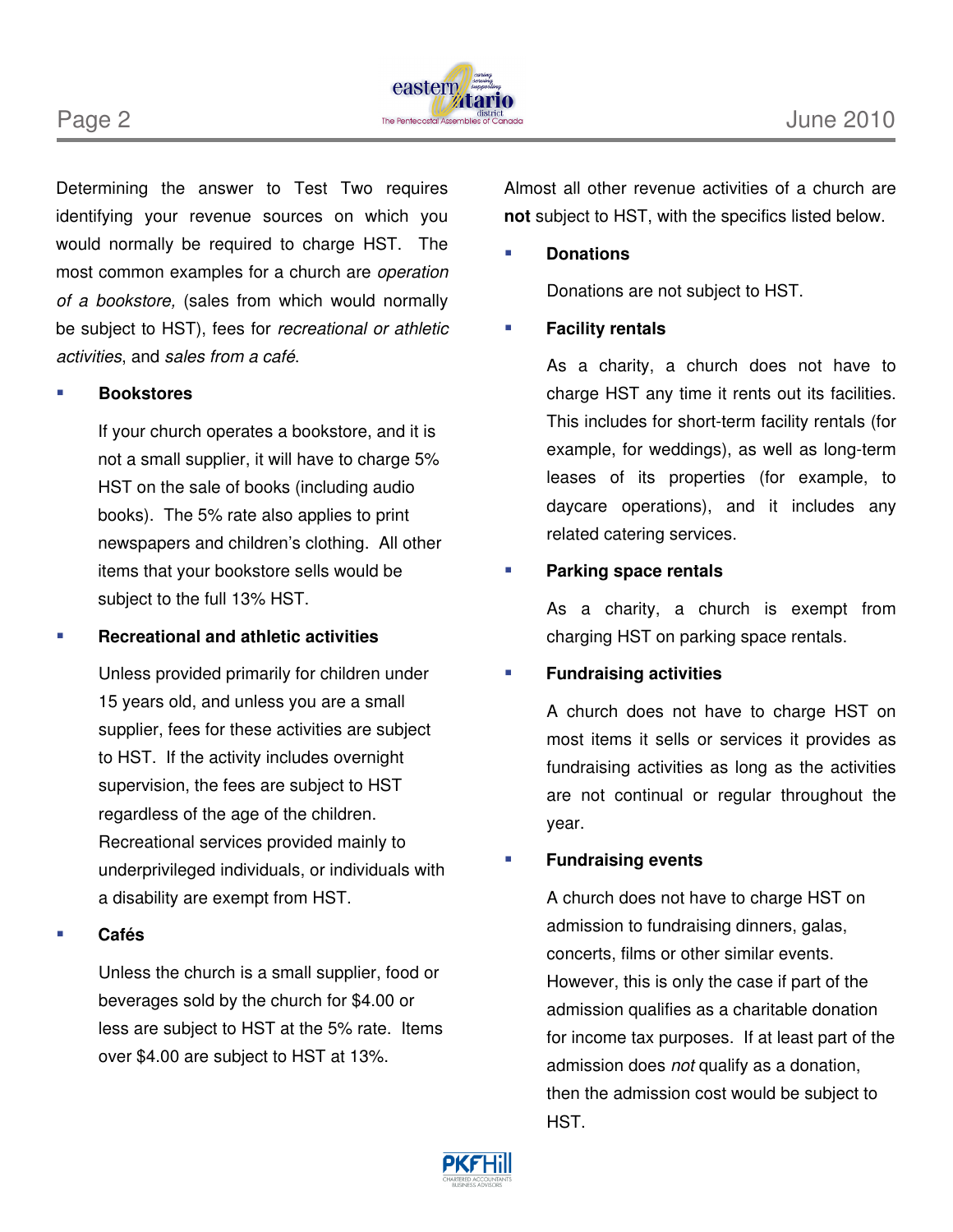

But, if no part of the admission qualifies as a donation, the admission is still exempt from HST if:

- $\circ$  The maximum admission price is \$1 or less; or
- $\circ$  The admission is for an amateur performance.

#### **Retreats and instructional events**

Fees charged by the church for retreats and similar events (including off-site and overnight), which are not recreational or athletic, are not subject to HST, provided the fees charged do not exceed the direct cost, or the fees have a fundraising component.

So, in summary, unless your church earns cumulative revenue of \$50,000 or more from bookstore sales, recreational/athletics fees, and café sales, it is most likely a small supplier, and will not be required to charge HST on any of its revenue.

## **EXPENSES NOW SUBJECT TO HST**

Under the old system, there were some expenses that churches would regularly have to pay that were only subject to GST at 5%. Under the new HST system, the following common expenses incurred by churches are now subject to the full HST at 13%:

 Professional fees (such as legal and accounting)

- $\blacksquare$  Electricity and heating
- **Internet access services**
- Landscaping, lawn-care and private snow removal
- Hotel rooms
- Domestic air, rail, boat and bus travel originating in Ontario

# **INTEMS ON WHICH THERE IS A** REDUCED RATE OF HST

As noted above under "Bookstores" and "Cafés", certain items bear only a 5% rate of HST (because Ontario chooses not to charge its 8% portion). Here is the full list of these items:

- Qualified prepared food and beverages sold for a total of \$4.00 or less
- Print newspapers
- Books
- **EXECUTE:** Children's clothing and footwear
- Children's car seats and car booster seats
- **Diapers**
- **Feminine hygiene products**

## **HOW MUCH IS THE HST** REBATE?

As a charity, a church is eligible to apply for a "public service body" rebate of HST. The process is the same as it was for GST; however, the calculation of the amounts is different.

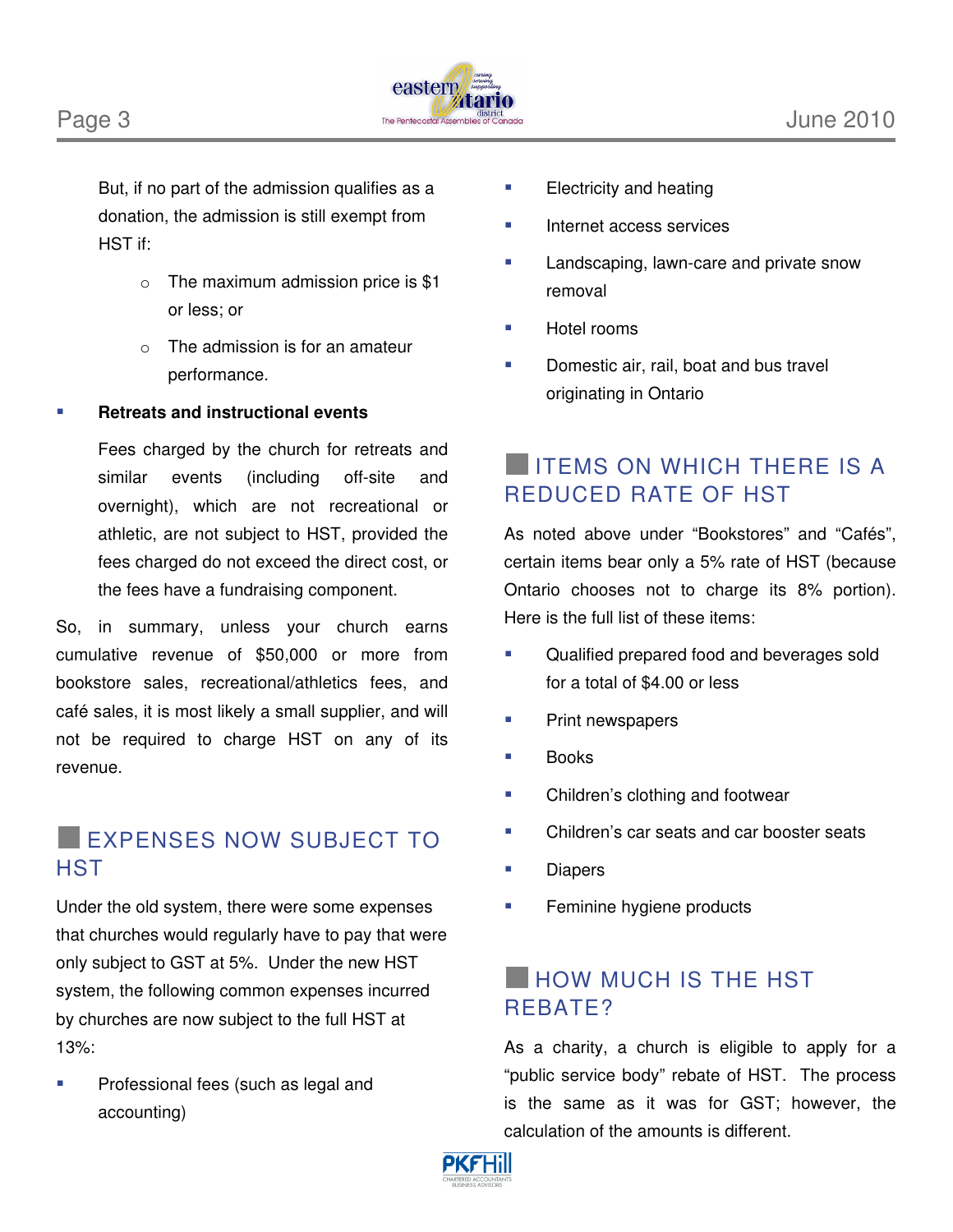



The federal portion of 5% and the provincial portion of 8% are eligible for different rebate amounts.

- 50% of the 5% federal component, and
- 82% of the 8% provincial component.

Just as with GST, the rebate process is different for churches which are required to register for GST/HST. This does not apply to most churches, so we will only describe the process for small suppliers, which are non-registrants.

# **HOW DO I ACCOUNT FOR THE** HST REBATE?

Under the old system, most churches accounted for the GST rebate by recording 50% of the GST paid in a GST recoverable account, with the remaining 50% recorded with the expense incurred.

Under the new system, there will be two rebates to account for:

- 1. The 50% rebate on the 5% federal portion; and
- 2. The 82% rebate on the 8% provincial portion.

We recommend that you:

- Create a new 13% HST recoverable account and a new 5% HST recoverable account in your general ledger.
- **Each time you record an expense on which** there is 13% HST, calculate 69.69% of the HST, and record it in your 13% HST recoverable account. (The 69.69% is the weighted average of 50% of the 5% federal portion and 82% of the 8% provincial portion).

The remaining 30.31% of the HST should be recorded with the expense incurred.

Each time you record an expense on which there is 5% HST, calculate 50% of the HST, and record it in your 5% HST recoverable account, with the remaining 50% being recorded with the expense incurred.

 When you file your HST return, you will report the federal and provincial rebates on separate lines. In order to do this, take the total balance of your 13% HST recoverable account and multiply it first by 5/13 (or .38) to calculate the federal portion, and then 8/13 (or .62) to calculate the provincial portion. Then add the amount from your 5% HST recoverable account to the federal portion. Remember: The total rebate you calculate should equal the total balances of your HST recoverable accounts.

For example, suppose your church incurs \$150 in HST on legal fees. You would record \$104.54 (69.69% x \$150) in your 13% HST recoverable account, and the remaining \$45.46 in legal expense.

When it is time to file your HST return, to separate the federal and provincial rebate portions, you would calculate the following:

- $\circ$  Federal portion = \$104.54 x 5/13 = \$40.21
- $\circ$  Provincial portion = \$104.54 x 8/13 = \$64.33